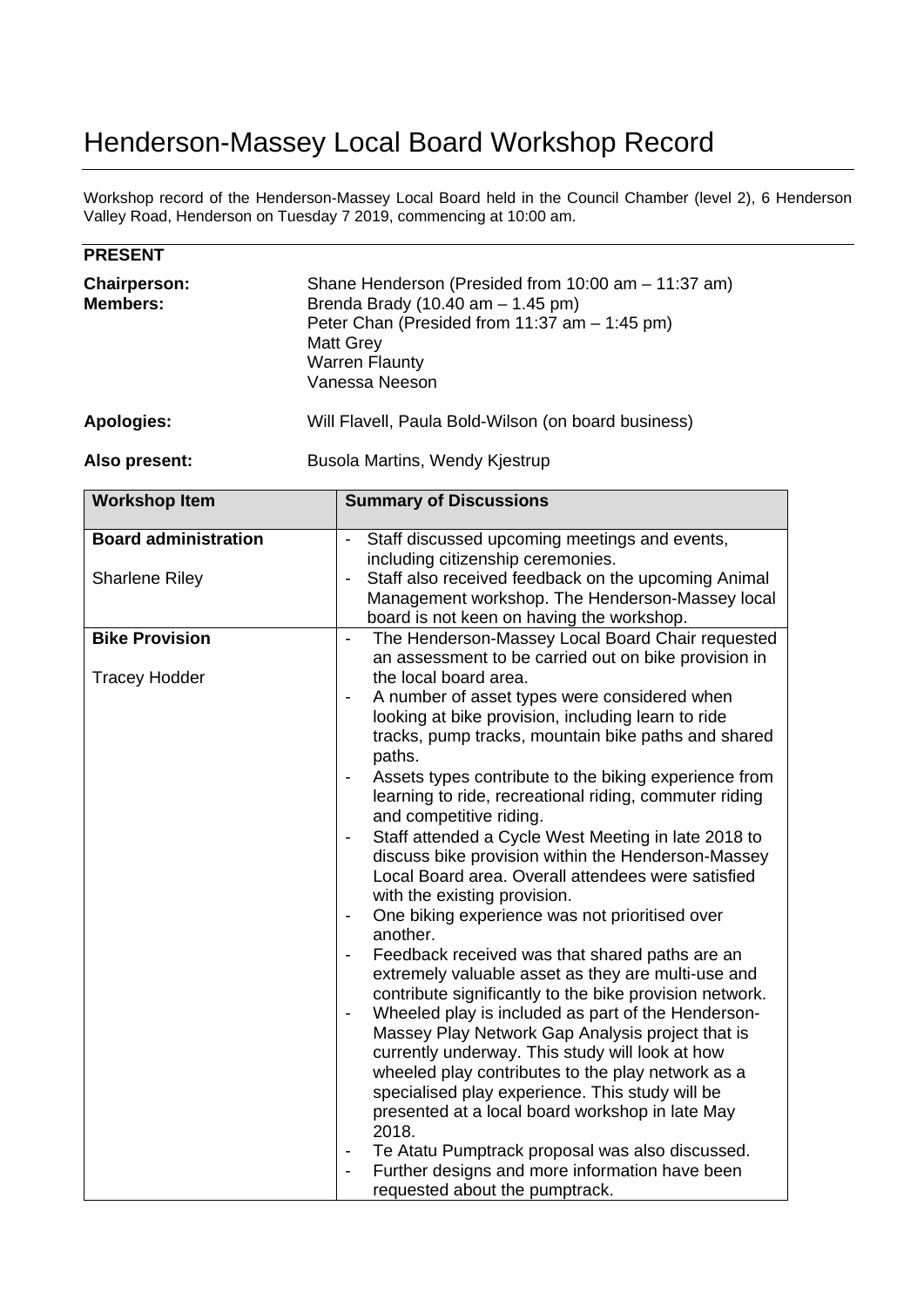| <b>Workshop Item</b>                                   | <b>Summary of Discussions</b>                                                                                                                                                                                                                                          |
|--------------------------------------------------------|------------------------------------------------------------------------------------------------------------------------------------------------------------------------------------------------------------------------------------------------------------------------|
|                                                        | The community group are seeking external funding<br>$\frac{1}{2}$<br>from non-council sources.                                                                                                                                                                         |
| <b>Facility Management</b><br><b>Agreement Renewal</b> | Workshop is to seek local board's feedback on a<br>three-year extension of the YMCA contract for<br><b>Massey Recreation Centre.</b>                                                                                                                                   |
| Darryl Hamilton                                        | The current management agreement between YMCA<br>$\overline{\phantom{a}}$<br>and Auckland Council is into the fifth year and under<br>the agreement there is a right of renewal for further<br>three years at the discretion of Governing Body.                        |
|                                                        | Active Recreation are seeking endorsement to renew<br>the management contracts for 10 YMCA operated<br>sites from $1st$ July 2019 - $30th$ June 2022                                                                                                                   |
|                                                        | Overall YMCA has increased participation by 22%<br>$\qquad \qquad \blacksquare$<br>(over 362,000)                                                                                                                                                                      |
|                                                        | Overall Massey Recreation Centre has increase<br>$\overline{\phantom{a}}$<br>participation by 16%                                                                                                                                                                      |
|                                                        | Some of the events hosted were Toddlers Day-Out,<br>Maori Market Day, Family Day, Raise-Up youth<br>events and secondary schools Boccia tournaments in<br>conjunction with Boccia NZ and Halberg Trust.                                                                |
|                                                        | Some proposed changes to the contract are to<br>ensure alignment with new local board outcomes, to<br>work to establish a regional membership structure<br>that allows for access across all facilities and a<br>consistent set of operational guidelines and policies |
|                                                        | Henderson-Massey Local Board feedback on the<br>renewal of the YMCA contract will be provided to the<br>Governing Body                                                                                                                                                 |
|                                                        | A formal report will be coming to the local board in<br>the future.                                                                                                                                                                                                    |
| <b>Final allocation of SH16/20</b><br>funding          | Staff discussed funding allocation for the remaining<br>$\overline{\phantom{a}}$<br>SH 16/20 NZTA mitigation funds.                                                                                                                                                    |
| Linda Smith<br>Kimberley Graham                        | Staff discussed 3 options on what to spend the<br>$\overline{\phantom{a}}$<br>remaining funds on.                                                                                                                                                                      |
|                                                        | Option 1 – complete Lloyd Morgan Park<br>$\overline{\phantom{a}}$                                                                                                                                                                                                      |
|                                                        | Option 2 – Complete legal and planning feasibility for<br>$\overline{\phantom{a}}$<br>Te Atatu Waka Ama.                                                                                                                                                               |
|                                                        | Option 3 – Construct Te Whau Pathway from Covil to<br>Bridge Rd (resource consent not available until April<br>2020)                                                                                                                                                   |
|                                                        | Option 4 - Te Atatu Waka Ama<br>$\overline{\phantom{a}}$                                                                                                                                                                                                               |
|                                                        | Board supports option 1 in principle.<br>$\overline{\phantom{a}}$                                                                                                                                                                                                      |
|                                                        |                                                                                                                                                                                                                                                                        |